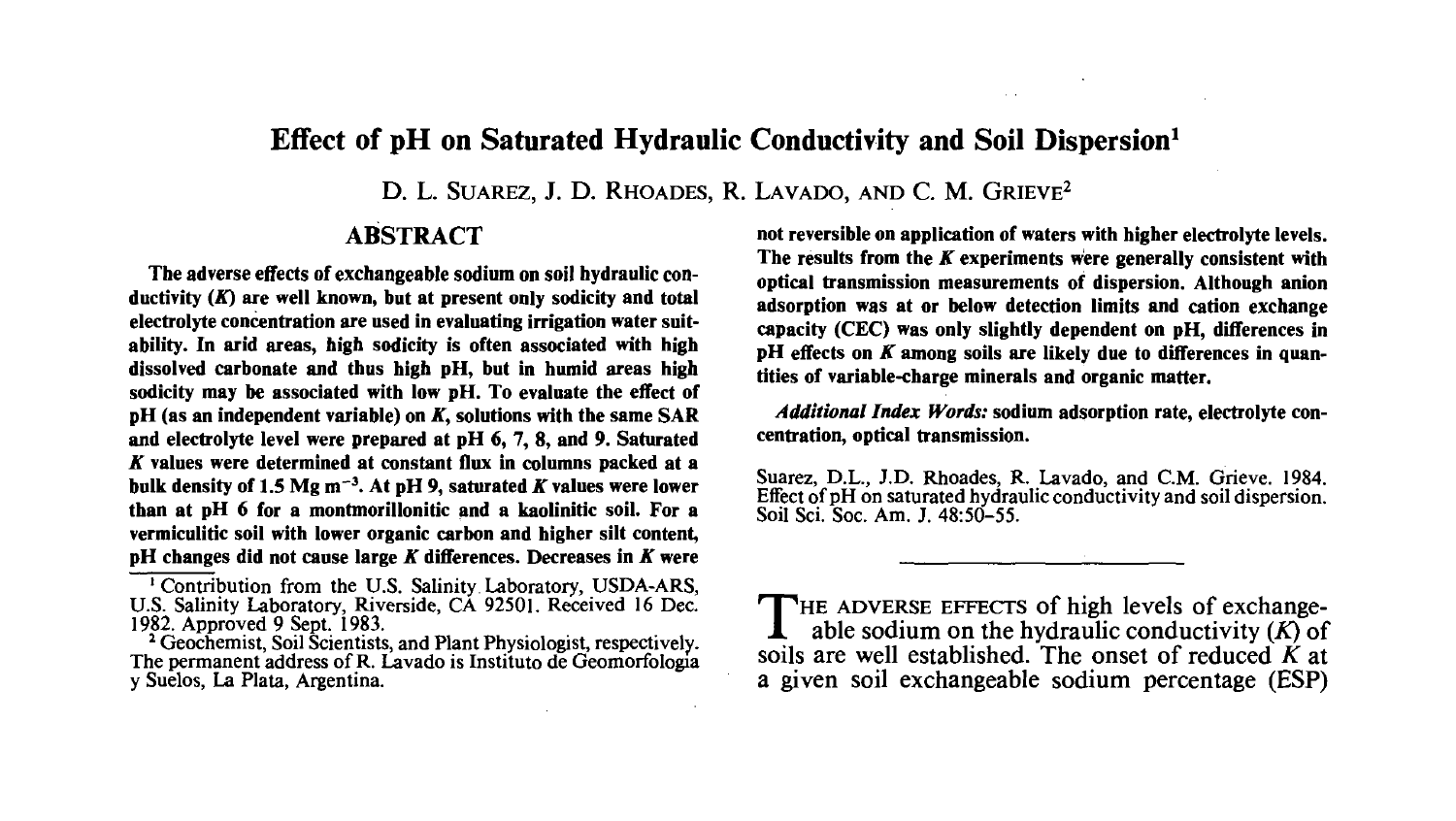varies with total electrolyte concentration and soil properties (Quirk and Schofield, 1955; McNeal and Coleman, 1966; Frenkel et al., 1978; Shainberg et al., 198la). Despite these and numerous other studies, the exact levels of ESP and electrolyte concentration at which reductions in *K* will occur for a given soil still cannot be predicted accurately. In published laboratory column studies, neutral or slightly acidic chloride salt solutions (pH  $\approx$  6.0) were normally used with a carbon dioxide partial pressure  $(P_{CO_2})$  near atmospheric  $(10^{-1.5} \text{ kPa})$ . The pH values of water in the columns were likely  $\simeq 6.0$  in the upper portion and 7.5 to 8.0 in the lower portions when  $CaCO<sub>3</sub>$  was present. Arid and semiarid soils are usually calcareous in the subsurface. Sodic soils in this environment are generally associated with high pH and high dissolved carbonate and bicarbonate concentrations. With such soils, pH values can exceed 10 but are more likely in the range of 8 to 9.5 near the surface. Sodic soils may occur also under acid conditions ( $pH < 6$ ) in humid environments, where  $CaCO<sub>3</sub>$  is absent. El-Swaify (1973) found an anion effect on *K* for several tropical soils and interpreted this as due primarily to the different pHs measured. If pH has an effect on dispersion and hence on soil *K,* the published threshold relations between soil ESP and electrolyte levels are applicable only to slightly acidic conditions and not to the more prevalent arid-land sodic-soil conditions of higher pH.

In the present study, we examine the effect of pH (at fixed electrolyte concentration and ESP level) on the saturated hydraulic conductivity of three mineralogically different arid land soil types using laboratory soil columns. We also examine the relationship between optically measured dispersion and pH.

#### **MATERIALS AND METHODS**

#### **Hydraulic Conductivity Studies**

Three soils of different properties were chosen for study (Table 1). The Fallbrook and Bonsall soils have similar textures, whereas the Arlington soil is higher in silt content. All three soils are low in organic carbon content (determined using the method of Allison, 1960), with Arlington having the lowest value. The soil clays are predominantly kaolinite, vermiculite, and montmorillonite for Fallbrook, montmorillonite-vermiculite intermediate (according to x-ray analysis), mica and kaolinite for Bonsall, and vermiculite, mica and kaolinite for Arlington. The soils are noncalcareous and exhibit relatively low salt release by mineral weathering (e.g., see Fig. 1, Shainberg et al., 1981b). Low salt release is a necessary criterion in this study, because mineral weathering (largely release of Ca and Mg) alters solution composition and total solute concentration during flow measurements. Surface areas were measured using the method of Cihacek and Bremner (1979).

Mixtures of Na and Mg salts rather than Na and Ca salts were used to prepare the solutions at each pH to prevent CaCO<sub>3</sub> precipitation at high pH and low SAR.<sup>3</sup> The effects of Mg on *K* are similar to those of Ca over the range of SAR used (McNeal et al., 1968). Two sets of solutions were prepared, SAR 20 and SAR 40, by mixing salts of Mg-Na-Cl-HCOj. The solutions were prepared to have total electrolyte levels of 8, 15, 25, 50, 100, 250, and 500 mmol<sub>c</sub> L<sup>-1</sup> (mmoles of charge per liter) and  $pH$  levels of 6, 7, 8, and  $\dot{9}$  by adjusting the Cl/HCO<sub>3</sub> ratio and  $P_{CO_2}$ . The pH 6 and 9 solutions were the same except that the pH 6 solutions were equilibrated at  $P_{CO_2} = 97$  kPa and the pH 9 solution at 35 Pa  $P_{CO_2}$  (atmospheric CO<sub>2</sub>). The composition and  $P_{CO_2}$  necessary to achieve the desired pH for each solution were calculated from the equilibrium constants listed by Suarez (1977); prepared solutions were within 0.03 units of the desired pH. In a parallel experiment, the *K* values of one treatment (SAR 20, pH 8) and soil (Fallbrook) were determined using Na-Ca salts for comparison.

For the *K* measurements, plastic cylinders (5.5 cm i.d.) were packed with  $300 \text{ g}$  of sieved ( $< 2 \text{ mm}$ ), air-dried soil to a bulk density of  $1.5 \text{ Mg m}^{-3}$ . All columns were slowly wet from below by capillary rise, and then the same solution was applied from above using a peristaltic pump with constant flow of 17  $\mu$ L s<sup>-1</sup>. The K values were determined by measuring the head developed in each column under constant flow with mercury or water manometers. The effluent from the columns flowed through a U tube and into a fraction collector. Each column was initially leached with the most concentrated solution of the desired pH and SAR treatment. When the *K* of the column and the composition and pH of the effluent had stabilized, the next more dilute solution of the same SAR and pH was applied. Usually  $> 1.3$ L of each solution was passed through the column. The pH 6 solutions were maintained at pH 6 by bubbling  $CO<sub>2</sub>$  gas into the 5-L Pyrex solution reservoir. An exit tube at the bottom of the reservoir was placed at the same height as the peristaltic pump to eliminate  $CO<sub>2</sub>$  degassing during the pumping operation. The pH of the leachate was measured in the U tubes before degassing could occur. Influent and effluent solutions were analyzed for Ca, Mg, Na, and K by atomic absorption, alkalinity by acid titration, and Cl by AgCl titration (Rhoades and Clark, 1978). At the conclusion of the experiment, the columns were separated into 1-cm sections and analyzed for exchangeable cations.

For purposes of comparison, the *K* data were scaled to the initial  $K(K_i)$  values determined with the 100 mmol. L<sup>-</sup> the initial  $K(K_i)$  values determined with the 100 mmol<sub>c</sub> L<sup>-1</sup>,<br>SAR 20 solution, or 500 mmol<sub>c</sub> L<sup>-1</sup>, SAR 40 solution. Based on six replications on the Bonsall soil, SAR 40, pH 9 treatment,  $\log K/K_i$  standard deviations of 0.08, 0.18, 0.19, and 0.11 were determined for solutions of 250, 100, 50, and 25  $mmol<sub>c</sub>$  L<sup>-1</sup>, respectively.

#### **Dispersion Studies**

Each of the three soils were air-dried and lightly ground. Twenty 0.50-g samples of each soil were placed into poly-

 $\overline{3}$  SAR = Na/(Mg+Ca)<sup>1/2</sup>, where solute concentrations are in mmol

| Soil                                                             | Particle size |      |      |          | Surface      | Organic |                                                  |  |
|------------------------------------------------------------------|---------------|------|------|----------|--------------|---------|--------------------------------------------------|--|
|                                                                  | Sand          | Silt | Clav | CaCO,    | area         | carbon  | Dominant clay                                    |  |
|                                                                  |               |      | %    |          | $m^2 g^{-1}$ | %       |                                                  |  |
| Bonsall (fine, montmorillonitic,<br>thermic, Natric Palexeralfs) | 58            | 23   | 19   |          | 69           | 0.45    | montmorillonite-vermiculite.<br>mica. kaolinite  |  |
| Fallbrook (fine-loamy, mixed,<br>thermic Typic Haploxeralfs)     | 51            | 22   | 27   | $\Omega$ | 130          | 0.28    | kaolinite, vermiculite, mica,<br>montmorillonite |  |
| Arlington (coarse-loamy, mixed,<br>thermic Haplic Durixeralfs)   | 25            | 52   | 23   | tr       | 111          | 0.21    | vermiculite, mica, kaolinite                     |  |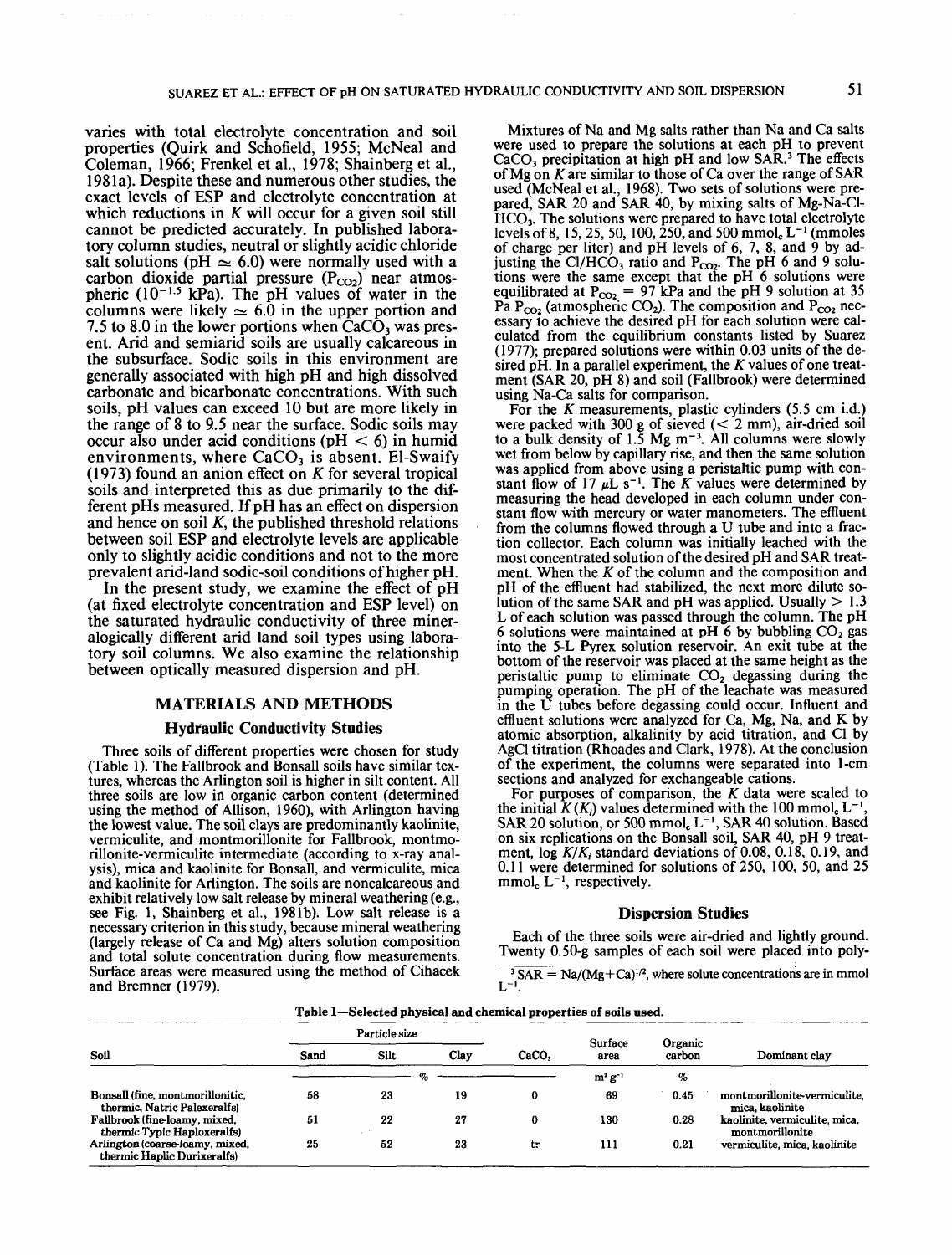ethylene centrifuge tubes and treated twice with 30 mL of either SAR 20 or SAR 40 solution of  $200 \text{ mmol}_c$  L<sup>-1</sup> and then treated twice with 30 mL of the same solutions as used in the *K* study. Each suspension was placed on a reciprocating shaker for 30 min at three cycles  $s^{-1}$  and then centrifuged at 9000 g for 30 min at 25°C. The electrical conductivity and  $pH$  of each supernatant were subsequently measured. A few samples had to be reacted a third time to produce the desired pH. The soils were next treated with an additional 30 mL of solution, shaken for 30 min, and left to stand for 1, 3, 4, and 22 h. Optical transmissions were measured at 410 nm. Solutions were covered to maintain pH during the settling period. The pH and ion composition of the supernatants were determined after 22 h of settling. Reproducibility of one dispersion treatment (Bonsall soil, SAR 40, pH 9) was evaluated. The percent optical transmission standard deviations of six replications were 0.50, 0.36, 0.75, 0.86, and 2.2, at 250, 100, 50, 25, and 15 mmol<sub>c</sub>  $L^{-1}$ , respectively.

# **Adsorption Studies**

Anion exchange capacities (AEC) were determined using a modification of the procedure described by van Raij and Peech (1972). For each soil either 3- or 9-g samples were

reacted three times with  $0.5M$  CaCl<sub>2</sub> (40 mL) and then four times each with either 0.001, 0.01, 0.1 or *\M* CaCl2. For each electrolyte level, a series of samples at pH 3, 4, 5, 6, 7, 8, and 9 were obtained by adjusting the pH with either HC1 or  $CO<sub>2</sub>$ -free NaOH. The pH was determined in the supernatant of the fourth reaction of samples and solutions. After the final centrifugation, the tubes were weighed to determine residual solution. The samples were then extracted five times with  $0.5M$  NaNO<sub>3</sub>. Extract solutions were analyzed for Cl and Ca using standards prepared in  $0.5M$  NaNO<sub>3</sub>. An additional cation and anion exchange capacity determination was performed by reacting 0.5-g samples twice with 30 mL of either SAR 20 or SAR 40 solution of 500 mmol<sub>c</sub>  $L^{-1}$  and then reacting three times with  $pH_1$  6, 7, 8, and 9 solutions at various solute concentrations. After the final centrifugation, the tubes were weighed and samples extracted three times with *Q.5M* ammonium acetate. Extract and reacting solutions were analyzed for Cl and alkalinity and Ca, Mg, and Na using standards prepared in 0.5M ammonium acetate. Anion exclusion was corrected by calculating the expected "carryover" of anions based on the residual mass of solution and subtracting the amounts of Cl and alkalinity in the extracting solution. An equivalent amount of cations were subtracted from the analysis to give the resultant cation exchange capacity (CEC).



**Fig. 1—Relative hydraulic conductivity vs. electrolyte concentration for Bonsall, Fallbrook, and Arlington soil at SAR = 20 and pH 6, 7, 8, or 9.**



**Fig. 2—Relative hydraulic conductivity vs. electrolyte concentration for Bonsall, Fallbrook, and Arlington soil at SAR = 40 and pH 6, 7, 8, or 9.**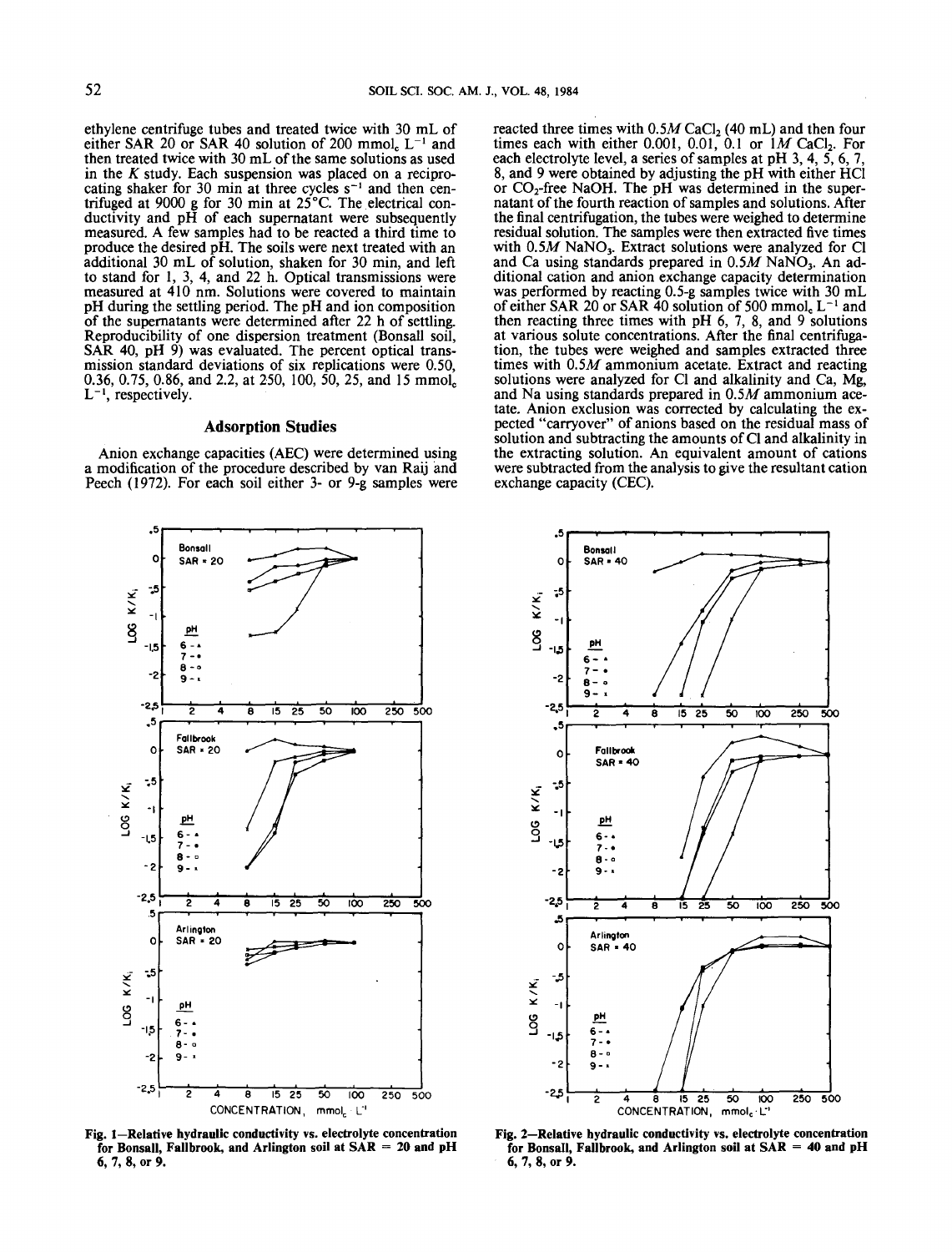#### **Hydraulic Conductivity**

Measured compositions and pHs of prepared leaching solutions were within  $\pm$  3% and  $\pm$  0.03 units, respectively, of desired values. Effluent solutions were mostly within  $\pm$  2 SAR units and within  $\pm$  0.1 pH units of the leaching solution values. As we expected, there was a trend toward increased Mg preference on the exchange sites with dilution (ESP  $\leq$  SAR). However, the assumption  $ESP = SAR$  produced a relatively minor error (a few percentage points in exchangeable Na) and more importantly was not pH dependent (data not shown).

Plots of relative  $K(\log K/K_i)$  vs. electrolyte concentration at SAR 20 and  $pH$  6, 7, 8, and 9 are presented in Fig. 1. The slight increase in relative *K* that sometimes occurred initially with decreasing concentration seems likely to result from the evolution of small amounts of air trapped in the columns during initial wetting. This phenomenon would be obscured when dispersion or swelling effects caused reductions in *K.* The relative K values for the  $100 \text{ mmol}_c L^{-1}$  solutions were essentially independent of pH, but pH effects were evident at lower concentrations. At pH 6, no significant reduction in relative *K* occurred even at 8 mmol<sub>c</sub>  $L^{-1}$  for any soil. At pH 7 and 8, a gradual drop in relative  $K$  values of the Bonsall soil occurred with de-

creasing concentration. The final relative *K* was about 0.5 lower at 8 than at  $100 \text{ mmol}_c$  L<sup>-1</sup>. At pH 9 a sharp drop in relative *K* started at 25 mmol<sub>c</sub>  $L^{-1}$ . The relative *K* of the Fallbrook soil was reduced sharply below 25 mmol<sub>c</sub>  $L^{-1}$  for pH 7 and 8 and below 15 mmol<sub>c</sub>  $L^{-1}$  for pH 9. The relative *K* of the Arlington soil at SAR  $20$  was not appreciably affected by  $pH$  or electrolyte concentration.

Greater reductions in relative *K* occurred at SAR 40 than at SAR 20 (Fig. 2). There was a significant adverse effect of increasing pH on relative *K* of the Bonsall and Fallbrook soils. Reductions in the relative *K* of Arlington soil occurred with decreases in concentration at SAR 40 but showed little sensitivity to pH.

Reversibility of decreases in relative *K* was evaluated for the Bonsall soil. The decreases were not reversible on application of  $250 \text{ mmol}_c$   $L^{-1}$  solutions (data not given).

# **Dispersion Study**

The optical transmission data of soil/water suspensions equilibrated with SAR 20 solutions of varying pH and allowed to settle for 22 h are presented in Fig. 3. At all pH values there appeared to be two distinct layers in the suspensions of Bonsall soil at 25 and 15  $\text{mmol}_c$   $L^{-1}$  (the readings given apply to the upper layer). The onset of decrease in optical transmission



**Fig. 3—Optical transmission (percent) vs. electrolyte concentration for Bonsall, Fallbrook, and Arlington soil at SAR = 20 and pH 6, 7, 8, or 9.**



**Fig.** *4***—Optical transmission (percent) vs. electrolyte concentration for Bonsall, Fallbrook, and Arlington soil at SAR = 40 and pH 6, 7, 8, or 9.**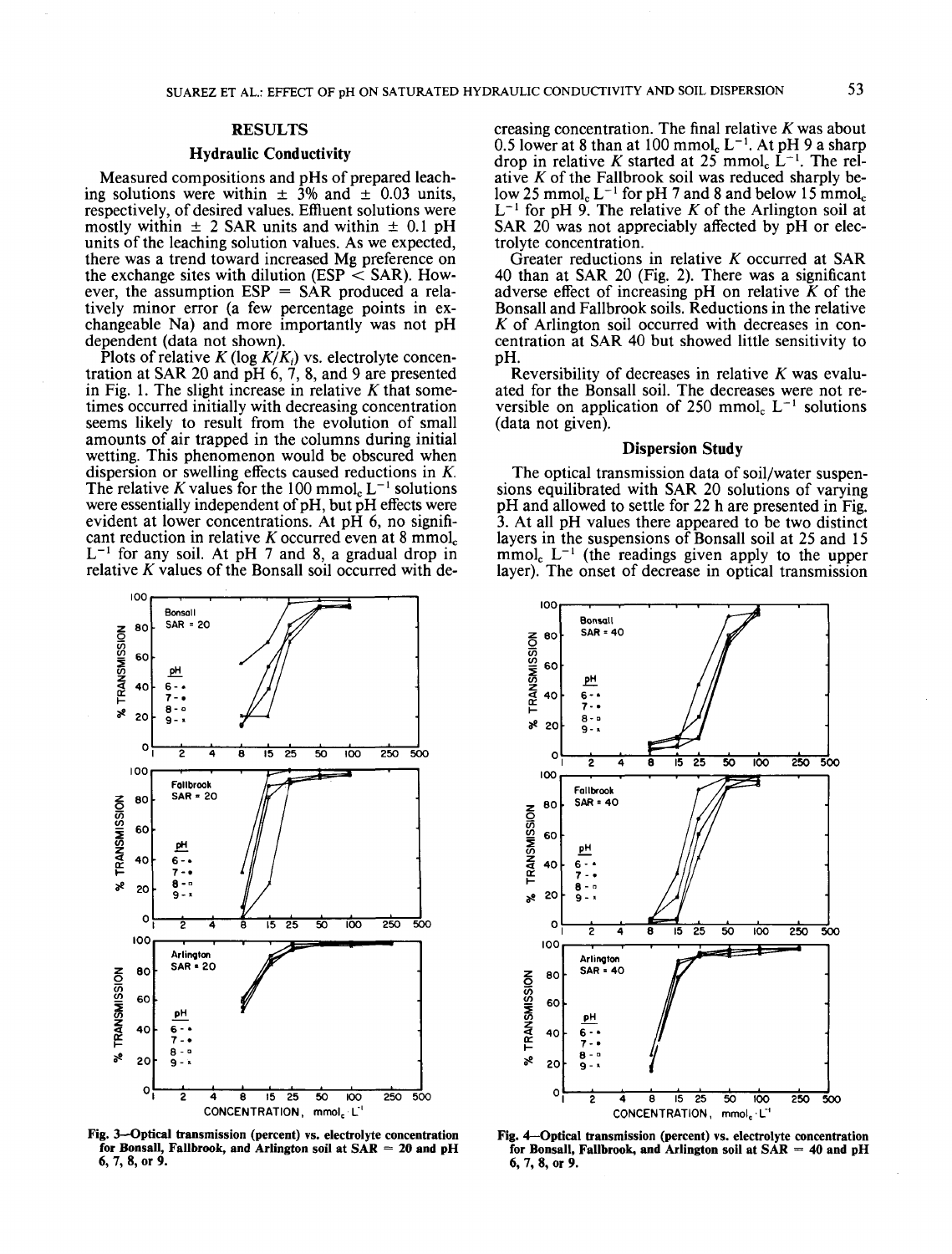values occurred at 15 to 25 mmol<sub>c</sub>  $L^{-1}$ , just as did most reductions in  $K$  (Fig. 1). The optical transmission data for Fallbrook suspensions at SAR 20 showed a sharp decrease starting at  $15 \text{ mmol}_c L^{-1}$ . Bonsall and Fallbrook both had decreasing optical transmission with increasing pH, consistent with the relative  $K$  data (Fig. 1). Dispersion occurred at 8 mmol<sub>c</sub>  $L^{-1}$  for Arlington soil and was almost independent of pH. The transmission and *K* measurements both indicate that Arlington soil is more resistant to dispersion than the other soils.

The optical transmissions of the corresponding suspensions at SAR 40 are displayed in Fig. 4. For Bonsall suspensions, optical transmission began to decrease at a solute concentration of  $50 \text{ mmol}_c L^{-1}$ , which coincided with the analogous onset in relative *K* reduction. As was true for SAR 20, Bonsall suspensions at SAR 40 contained two distinct phases, except at pH 6. The effect of pH on optical transmission was in reasonable agreement with the effect of pH on relative  $K$ (Fig. 2). The optical transmission data for Fallbrook suspensions showed a decrease beginning generally at  $25 \text{ mmol}_c$   $L^{-1}$ . Optical transmission decreased with increasing pH consistent with the corresponding relative *K* data (Fig. 2). The optical transmission data for Arlington suspensions at SAR 40 showed dispersion at 8 mmol<sub>c</sub>  $L^{-1}$ , with decreasing optical transmission as pH increased (although the differences were very small). As we expected, dispersion occurred at a higher electrolyte concentration at SAR 40 than SAR 20.

# **Adsorption Studies**

The procedure described by van Raij and Peech (1972) gave AEC results that were variable with pH and concentration. At high concentrations, negative AEC values resulted due to failure to account for anion exclusion from the substantial quantities of permanent charge in these soils. At low concentrations, the variable quantities of Cl added as HC1 to lower the pH were substantial relative to the apparent adsorption. Some results from the alternative procedure using Na-Mg-Cl-HCO<sub>3</sub> solutions are given in Table 2. Cation exchange capacity was independent of electrolyte concentration when corrected for anion exclusion. The CEC values listed are averages from the 8 to 100  $\text{mmol}_c$  L<sup>-1</sup> reactions. All three soils exhibited some pH dependence in CEC (about 10% increase from pH 6 to 9), but the AEC values showed no trend and were sufficiently low to be regarded as at the limits of detection. The  $10$  to  $20 \text{ mmol}_c$  kg<sup>-1</sup> increase in CEC

**Table 2—Cation and anion exchange capacities as a function of pH.**

|           |      | pН   |      | pН   |      |                                                                                                                                                        |                       |      |
|-----------|------|------|------|------|------|--------------------------------------------------------------------------------------------------------------------------------------------------------|-----------------------|------|
| Soil      | 6    |      | 8    | 9    | 6    |                                                                                                                                                        |                       | 9    |
|           |      |      |      |      |      | $\overline{\phantom{a}}$ CEC, $\dagger$ mmol, kg <sup>-1</sup> $\overline{\phantom{a}}$ AEC, $\dagger$ mmol, kg <sup>-1</sup> $\overline{\phantom{a}}$ |                       |      |
| Bonsall   | 83.5 | 86.8 | 87.8 | 90.1 | 0.01 |                                                                                                                                                        | $0.50 - 0.87$         | 0.03 |
| Fallbrook | 161  | 165  | 169  | 176  | 0.06 |                                                                                                                                                        | $-0.40 - 0.20 - 0.03$ |      |
| Arlington | 167  | 174  | 172  | 188  | 0.05 |                                                                                                                                                        | $0.03 - 0.01 - 0.05$  |      |

t Based on averages of determinations made with 8, 15, 25, 50, and 100  $mmol<sub>c</sub> L<sup>-1</sup>$  and  $SAR = 20$  solutions.

*t* Based on averages of determinations made with 8 and 15 mmol,. L~' and  $SAR = 20$  solutions.

without a corresponding drop in AEC indicates that the zero point of charge  $(ZPC)$  for the variable charge substances is below pH 6.

# **DISCUSSION**

In general, there is good agreement between the effects of SAR, pH, and electrolyte concentration on relative *K* and clay dispersion for the Fallbrook and Bonsall soils but less so for Arlington soil. The Arlington soil at SAR 20 dispersed under conditions for which its *K* was not markedly affected. However, settling rates depend on clay concentration (Oster et al., 1980) in a way that cannot be easily predicted. Also, different clays in the soil may disperse at different concentration levels. In addition, the optical measurements are time dependent. We chose to measure optical transmission after 22 h of settling since at earlier measurement times aggregated clays and larger particles would improperly be counted as dispersed clay.

It seems reasonable that the onset of dispersion should precede clay movement in a packed soil column. In addition to clay dispersion, swelling is expected to contribute to *K* reductions at SAR 40 and electrolyte levels of  $\leq 25$  mmol<sub>c</sub> L<sup>-1</sup> (McNeal, 1968). However, existing models used to explain interlayer swelling (based on diffuse double-layer theory) do not show sufficient pH dependence to explain the results presented herein. Since the smallest  $K$  values occurred at SAR 40 and low concentration, we substituted the experimentally determined values,  $K = 4.9 \times 10^{-4}$ cm s<sup>-1</sup> for Bonsall soil at pH 6 and  $K = 8.3 \times 10^{-6}$  $cm s^{-1}$  for Fallbrook soil at pH 6, SAR 40 and concentration of 15 mmol<sub>c</sub>  $L^{-1}$  into Eq. [55] of Bresler et al. (1982), as adapted from Kemper (1961). We used the calculated volumetric water of 0.434 and appropriate constants for sandy loam soil (Bresler et al., 1982). The calculated midplane distances were 1.9  $\times$  $10^{-4}$  cm and  $2.4 \times 10^{-5}$  cm, respectively, indicating essentially infinite distance between platelets. The surface charge density,  $\Gamma_s$  is equal to the CEC divided by the surface area. Using the data from Table 1 and expressing  $\Gamma_s$  in esu cm<sup>-2</sup>,  $\Gamma_s$  equals 3.58  $\times$  10<sup>4</sup> for Fallbrook soil at pH 6 and  $4.35 \times 10^4$  for Bonsall soil at pH 6. Corresponding  $Y_d$  (surface potential at the midplane) values were obtained from Fig. 23 in Bres-<br>ler et al. (1982); since  $C^+/C^{2+} = 110$ , the monovalent graph was deemed appropriate. For the Fallbrook soil ler et al. (1982); since  $C^+/C^{2+} = 110$ , the monovalent<br>graph was deemed appropriate. For the Fallbrook soil<br>at pH 6,  $Y_d \ll 0.01$ , and an increase in  $\Gamma_s$  (due to<br>increase in CEC) to a value of 3.91  $\times$  10<sup>4</sup> at pH 9 produces a negligible change  $(< 1\%)$  in midplane distance, if  $Y_d$  is assumed to be constant. This small change results in a negligible diffuse double-layer predicted change in *K.* This is in contrast to the measured change of slightly more than an order of magnitude. dicted change in *K*. This is in contrast to the measured change of slightly more than an order of magnitude.<br>Similarly for Bonsall soil at pH 6,  $Y_d < 0.01$ . The increase in  $\Gamma_s$  to a value of 4.89  $\times$  10<sup>4</sup> at pH 9 cha the midplane distance by  $\lt$  1% (at constant  $Y_d$ ); thus, a negligible change in  $K$  is predicted once again. This contrasts with the change in *K* of more than two orders of magnitude that was measured experimentally. For this reason we consider differences in relative *K* between pH 6 and 9 as due primarily to changes in dispersive forces. Also, the effects of swelling should be